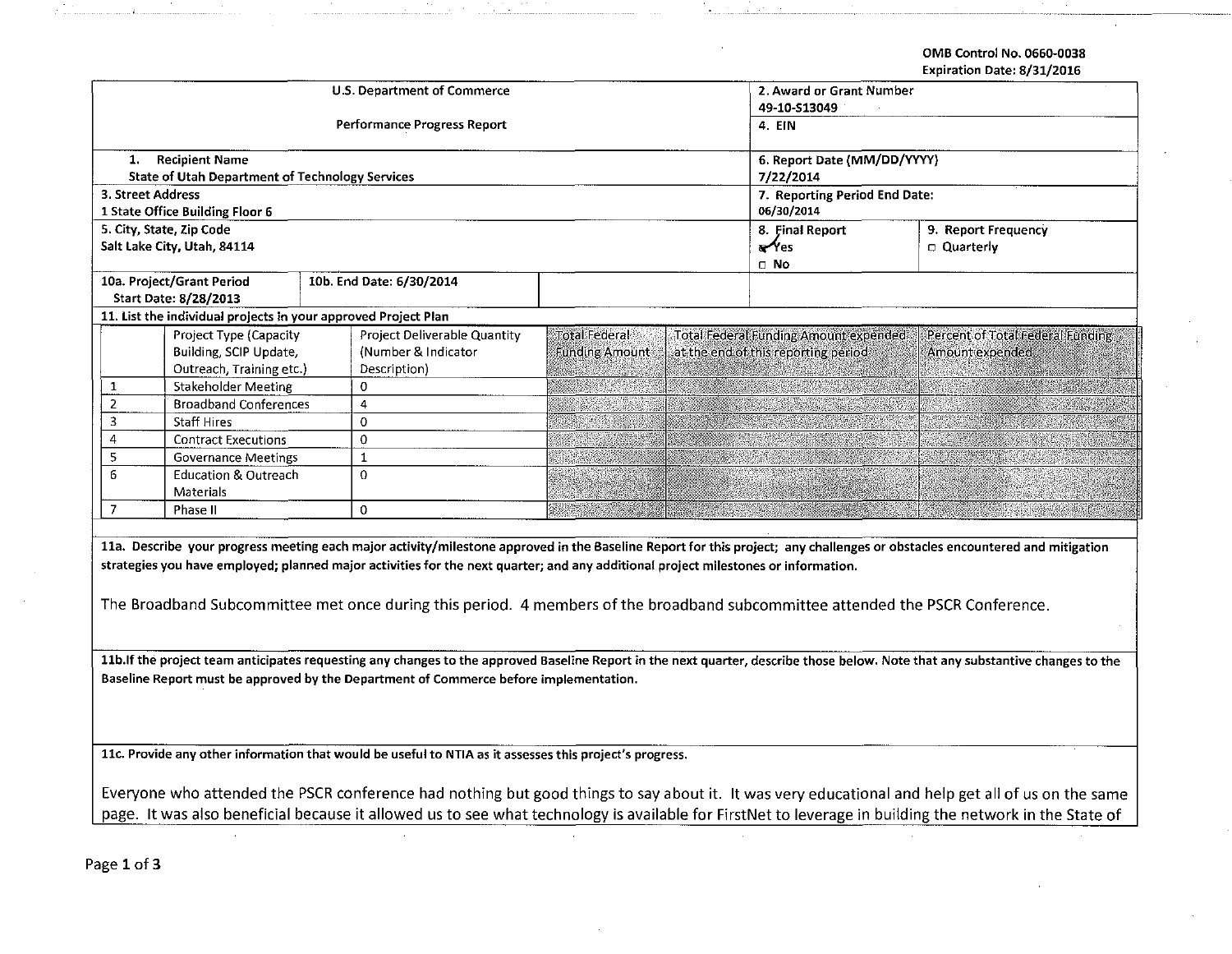|                                                                                                               |                            |           |                                       |           |                            |                               |                               |                                         | Utah. This is the final report by the State of Utah DTS as the grant will be transferred to the newly formed Utah Communications Authority.                |                                                 |                        |
|---------------------------------------------------------------------------------------------------------------|----------------------------|-----------|---------------------------------------|-----------|----------------------------|-------------------------------|-------------------------------|-----------------------------------------|------------------------------------------------------------------------------------------------------------------------------------------------------------|-------------------------------------------------|------------------------|
| 11d. Describe any success stories or best practices you have identified. Please be as specific as possible.   |                            |           |                                       |           |                            |                               |                               |                                         |                                                                                                                                                            |                                                 |                        |
| 12. Personnel                                                                                                 |                            |           |                                       |           |                            |                               |                               |                                         |                                                                                                                                                            |                                                 |                        |
|                                                                                                               |                            |           |                                       |           |                            |                               |                               |                                         | 12a. If the project is not fully staffed, describe how any lack of staffing may impact the project's time line and when the project will be fully staffed. |                                                 |                        |
| 12b. Staffing Table                                                                                           |                            |           |                                       |           |                            |                               |                               |                                         | The project is not fully staffed as described in our baseline expenditure plan. The number of staff members required is still be reviewed.                 |                                                 |                        |
|                                                                                                               | <b>Job Title</b>           |           |                                       | FTE %     |                            |                               |                               |                                         | Project(s) Assigned                                                                                                                                        |                                                 | Change                 |
| Statewide Interoperability Coordinator (SWIC)                                                                 |                            |           |                                       | 90%       |                            | Oversee SLIGP activated       |                               |                                         |                                                                                                                                                            |                                                 | No Change              |
|                                                                                                               |                            |           |                                       |           |                            | Add Row                       |                               | Remove Row                              |                                                                                                                                                            |                                                 |                        |
| 13. Subcontracts (Vendors and/or Subrecipients)                                                               |                            |           |                                       |           |                            |                               |                               |                                         |                                                                                                                                                            |                                                 |                        |
|                                                                                                               |                            |           |                                       |           |                            |                               |                               |                                         | 13a. Subcontracts Table - Include all subcontractors. The totals from this table must equal the "Subcontracts Total" in Question 14f.                      |                                                 |                        |
| Name                                                                                                          | <b>Subcontract Purpose</b> |           | Type<br>(Vendor/Subrec.)              |           | RFP/RFQ<br>Issued<br>(Y/N) | Contract<br>Executed<br>(Y/N) | Start<br>Date                 | End<br>Date                             | <b>Total Federal</b><br><b>Funds Allocated</b>                                                                                                             | <b>Total Matching</b><br><b>Funds Allocated</b> | Project and % Assigned |
| Marketing                                                                                                     | Marketing Materials        |           | Vendor                                |           | N                          | N                             |                               |                                         | \$126,000                                                                                                                                                  |                                                 | 0%                     |
|                                                                                                               |                            |           |                                       |           |                            | Add Row                       |                               | Remove Row                              |                                                                                                                                                            |                                                 |                        |
| 13b. Describe any challenges encountered with vendors and/or subrecipients.                                   |                            |           |                                       |           |                            |                               |                               |                                         |                                                                                                                                                            |                                                 |                        |
| 14. Budget Worksheet                                                                                          |                            |           |                                       |           |                            |                               |                               |                                         |                                                                                                                                                            |                                                 |                        |
| Columns 2, 3 and 4 must match your current project budget for the entire award, which is the SF-424A on file. |                            |           |                                       |           |                            |                               |                               |                                         |                                                                                                                                                            |                                                 |                        |
| Only list matching funds that the Department of Commerce has already approved.                                |                            |           |                                       |           |                            |                               |                               |                                         |                                                                                                                                                            |                                                 |                        |
| Project Budget Element (1)<br>Federal Funds<br>Awarded (2)                                                    |                            |           | <b>Approved Matching</b><br>Funds (3) |           | <b>Total Budget</b><br>(4) |                               | Federal Funds<br>Expended (5) | Approved Matching Funds<br>Expended (6) |                                                                                                                                                            | Total Funds Expended (7)                        |                        |
| a. Personnel Salaries                                                                                         |                            | \$436,380 |                                       | \$189,000 |                            | \$625,380                     |                               |                                         | \$16,504                                                                                                                                                   |                                                 | \$16,504               |

Page 2 of 3